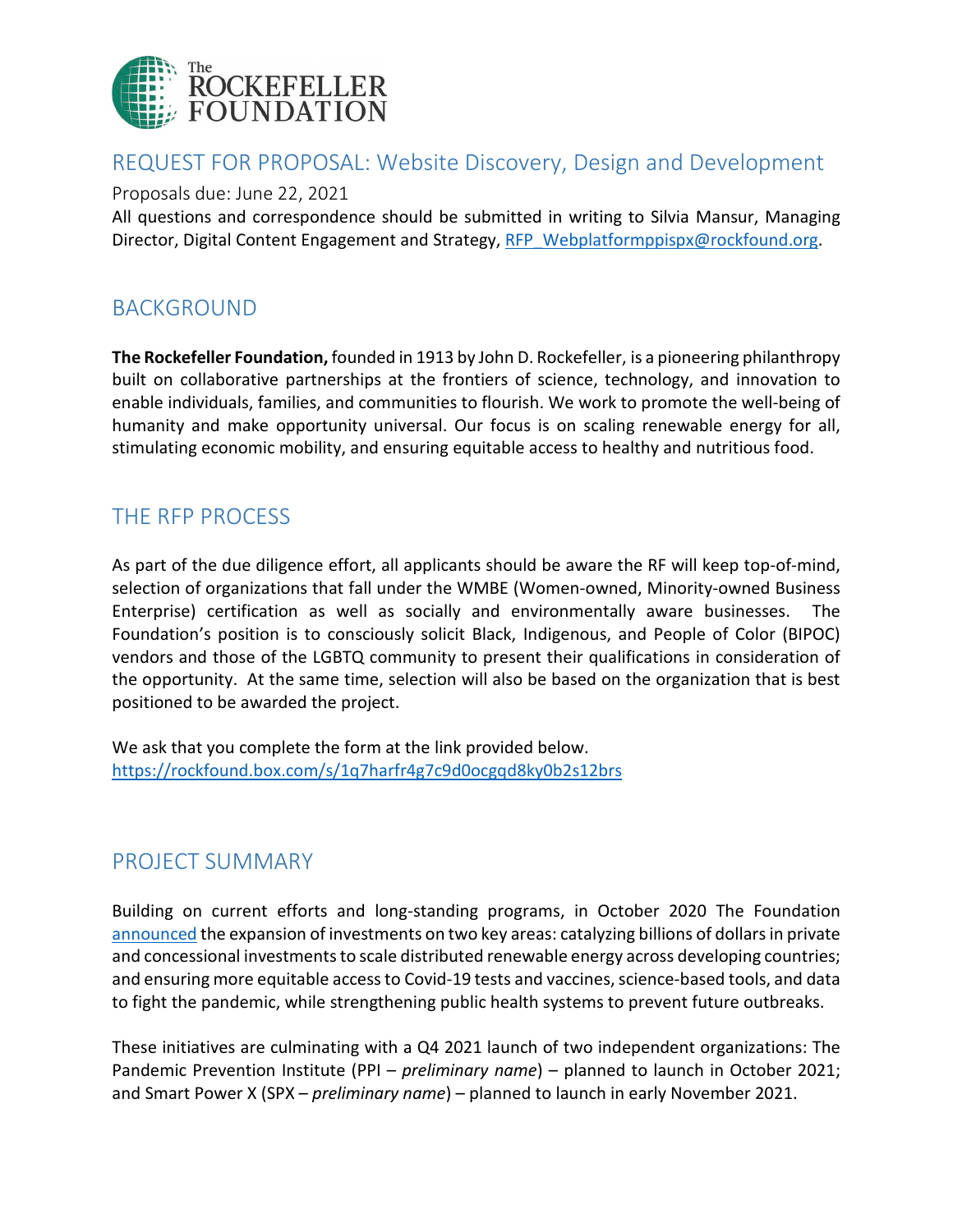As fully independent organizations, each of them will require an independent web platform. The discovery, design and development of these two web platforms is the main purpose of this RFP.

# About the Pandemic Prevention Institute (PPI) - *Preliminary Name*

We are working with a coalition of organizations to build an apolitical pandemic prevention institute that will use data insights to help the world contain any potential pandemic threat within 100 days of an outbreak. The institute will share early warning signals, aggregating data from a variety of different sources, translating that data into actionable insights, and facilitating information sharing across borders so countries can quickly target interventions where they are needed most before it's too late. Building on existing global systems and working together with a diverse set of public and private partners, the institute will help ensure the global community works as one to stop the next pandemic in its tracks.

Planned Launch: October 2021

# About Smart Power X (SPX) – *Preliminary Name*

An expanded commitment to ending energy poverty now will create a powerful movement that allows countries to leapfrog into a more digitally enabled, gender-equitable, and climate-smart economic future. Now is the moment to harness this collective ambition via a new \$1bn global platform, "Smart Power X" (SPX – Preliminary Name). In launching SPX, the Foundation will position energy at the nexus of development and action on climate change, and thereby lay the groundwork to ultimately frame it as a new model for global development. SPX will deliver tools, products, and services across three core business lines to expand energy connections, increase consumption rates of energy for productive purposes, and drive economic growth. These include: (1) Country Programs: Support design of scalable, high impact DRE programs in priority markets. SPX will develop viable national markets for DRE solutions by enabling stronger policy and regulatory conditions, facilitating smart subsidies to attract private players, and coordinating investments that stimulate demand and amplify economic impact (e.g., agriculture value chain and SME projects). (2) Projects & Transactions: Deploy concessional capital to de-risk large scale commercial DRE investments. SPX will support project development for large DRE deals, drive down project costs via pooled technology procurement and innovation, and scale financing for these by leveraging resources from key investment partners (e.g., DFIs). (3) Data, Knowledge and Advocacy: Mobilize global action through advocating best-in-class solutions. SPX will support world-class data analytics and demonstrate the commercial and development case for investing in DRE as a core energy, development, and climate change strategy. Planned Launch: early November 2021

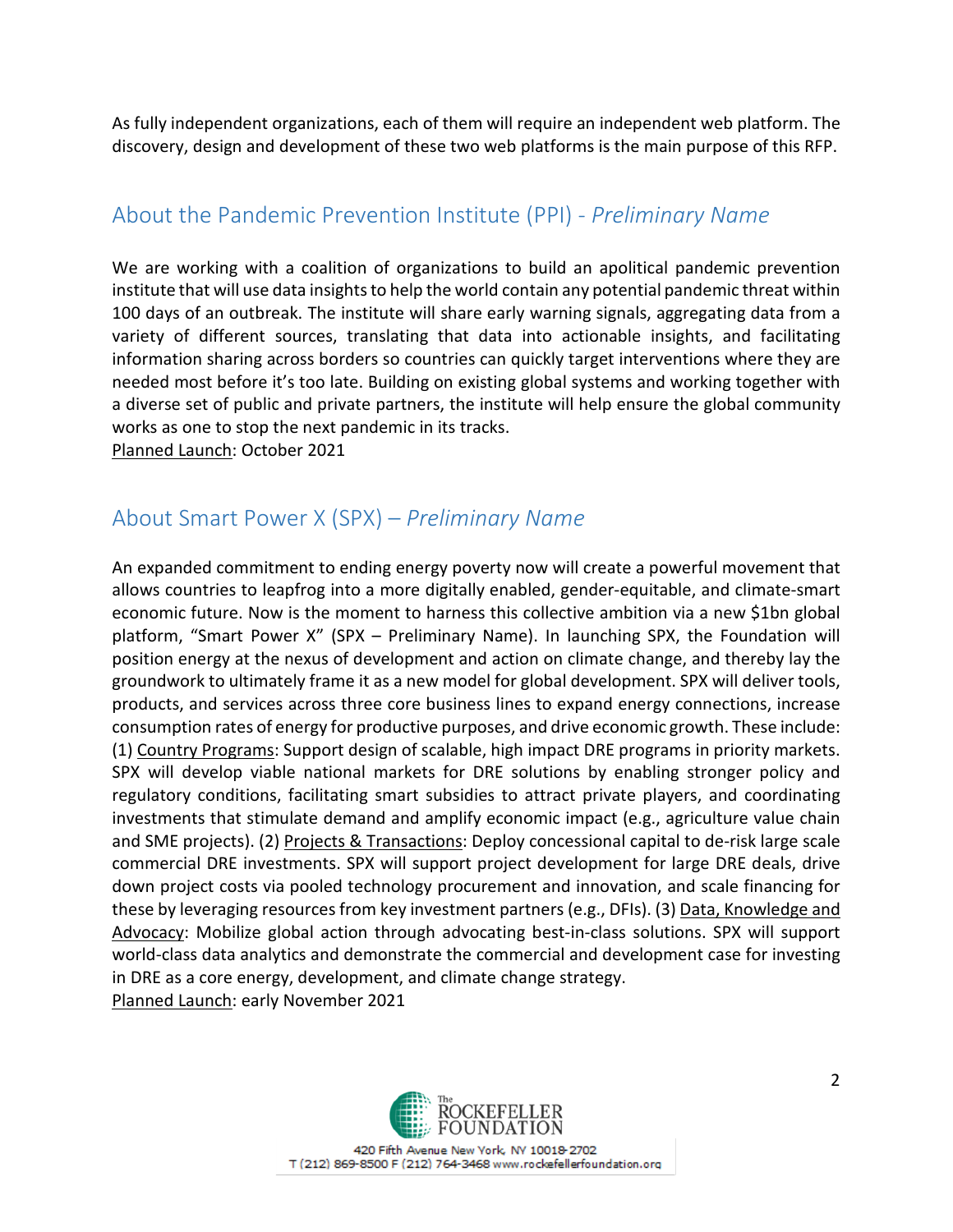# PURPOSE AND APPROACH OF THIS RFP

RF seeks a full-service interactive agency to conduct discovery and to develop the web presence of PPI and SPX. The vendor will work with the Digital Engagement, Content and Strategy team, in coordination with other internal stakeholders, to conduct a series of activities to better understand how the organization envisions its web presence, and to design and develop each of the web platforms.

Naming for both PPI and SPX are underway, as well the development of their brand identity and logos. The Rockefeller Foundation is also undergoing a brand architecture effort that will help inform the extent to which RF's brand identity should inform the visual directions of PPI/SPX. These inputs will be provided to the winning agency.

It is important to note that the scope of work for PPI and SPX, although happening in parallel to maximize efficiencies, will result in completely independent web platforms and are overseen by separate staff teams. As such, the agency should keep in mind that the SOW entails the development of two separate websites: one for SPX and one for PPI. Therefore, while efficiencies and synergies are expected, all key deliverables of this SOW should ultimately be developed and provided in separate for PPI and SPX (vs. combined into one single project), to facilitate reviews and approvals.

### **Two Phases for Each of the Websites**

Phase 1. Discovery Phase: Before we advance onto developing the web platforms, we want to go through a Discovery Phase that will help validate some of our hypotheses and inform development. This phase should produce several outputs that will inform Phase 2.

Phase 2. Design, development and roll-out. Armed with the documented outputs of Discovery Phase, we will kick-off design and development of the web platforms. The support of roll-out should be inclusive of training and maintenance/staffing recommendations.

### SCOPE OF WORK

The proposal should be structured in two phases and include at minimum the following activities and deliverables. Other activities and services not outlined below that would help ensure the success of the project and further our goals may be proposed. The narrative should describe your agency's methodologies, the timing and the team roles involved for each stage, along with expectations about participation by Foundation stakeholders.

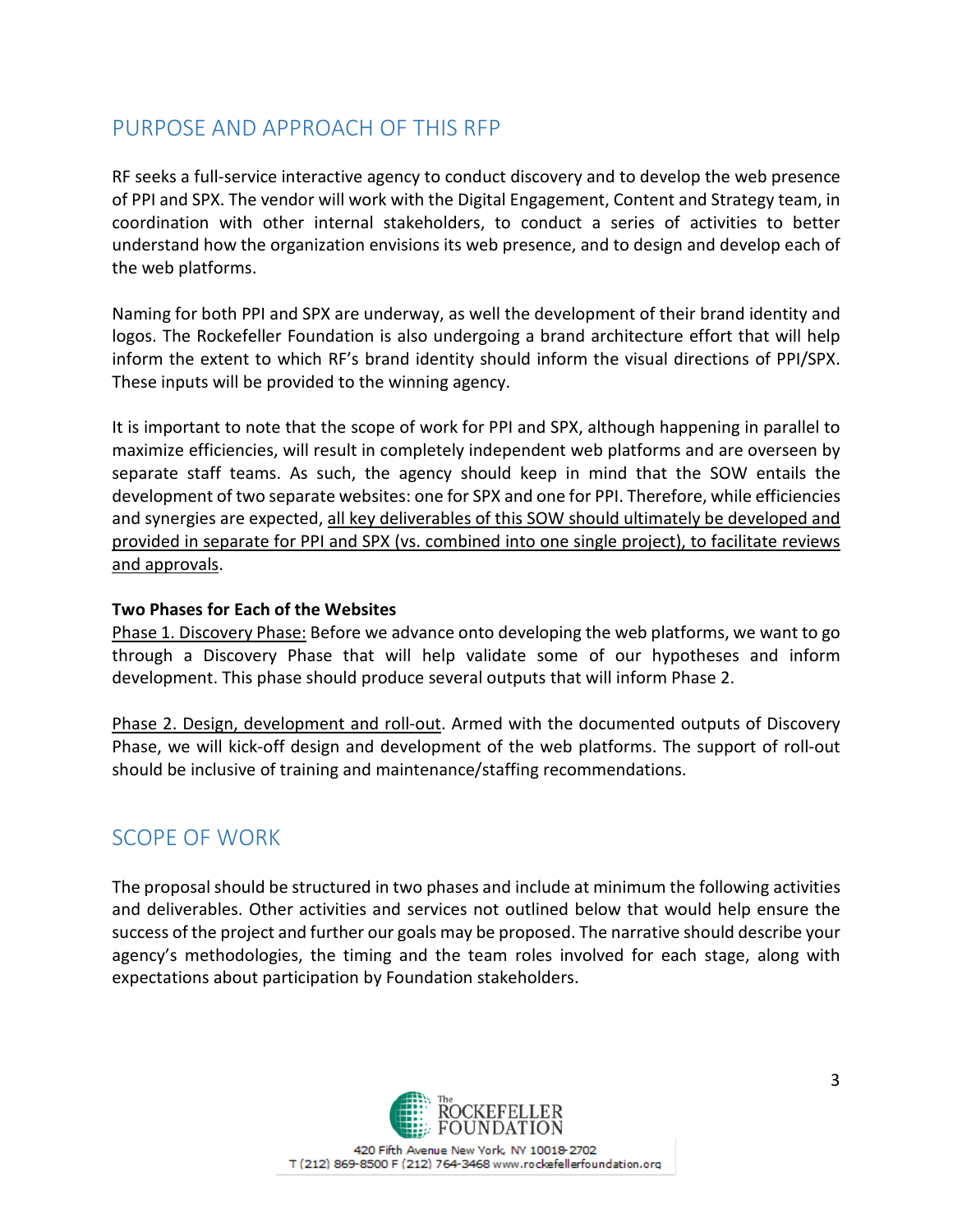### **Phase 1 – Discovery**

- 1. Project Planning: Develop project plan for each website, outlining tasks, deadlines dependencies and owners.
- 2. Kick-off: Conduct 02 kick-off sessions (one for PPI, one for SPX)
- 3. Landscape mapping (one for PPI, one for SPX):
	- a. Survey RF staff/funding partner organizations regarding current site & future needs (program work & knowledge sharing) – 5 to 8 interviews for each website
	- b. Identify key audience personas (up to 5 for each website)
	- c. Develop hypotheses of what PPI/SPX should have in each of their websites  $-e.g.$ online community needs (separate documents for PPI/SPX)
	- d. Survey grantees and partners to validate hypotheses. (8 interviews for each website)
	- e. Benchmark against 5 peer organization websites for PPI/SPX each
	- f. Due to capacity devoted to ongoing web content production and management, we will not include multilingual requirements as part of the scope of this project, but the site must allow for machine translation (e.g. Google Translate).
- 4. **> KEY OUTPUT – Insights Report**: Deliver insights report consolidating all findings of landscape mapping.
- 5. **> KEY OUTPUT - Content Strategy:** based on signed-off insights report, develop 02 content strategy documents (PPI and SPX) that are inclusive of: Content, design, UX and technology for high-impact community engagement, visual storytelling, data visualization, knowledge sharing, public advocacy and engagement, including User journey in a multi-device, multi-platform context; Multi-media considerations on display & consumption; Editorial processes and production workflows; Content policies; roles and responsibilities for Communications, program officers (subject matter experts), grantees and partners and staffing recommendations; guidelines (content, design, UX), training and support.
- 6. **> KEY OUTPUT –** Development Roadmap with Feature Recommendations, Functional & Technical Requirements to help inform the Development Phase including: Prioritized list of organization and user needs; Documented feature matrix to inform UX and technical website development; Information architecture (IA), site map; User experience (UX) and user-centric design approach; Functional modules; Templates; SEO strategy; Site search appliance.

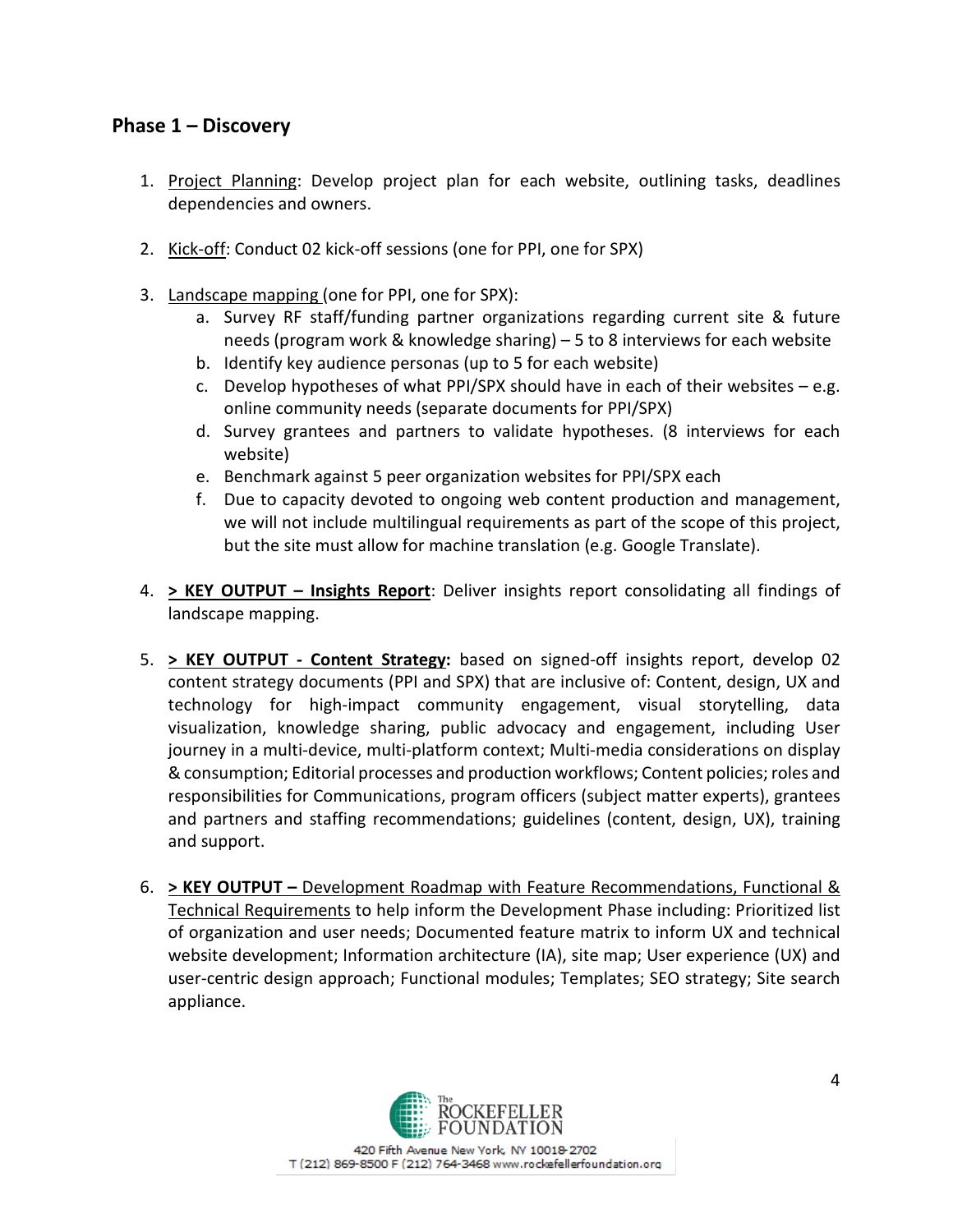### **Phase 2 – Design, Development and Roll-Out**

- 1. **CMS and Hosting Recommendation**: Our initial preference is Wordpress, which we're most familiar with. We will consider other recommendations, with a corresponding recommendation for managed external hosting. The agency should also maintain a development and test environment for user acceptance testing prior to migrations to the production environment.
- 2. **Design System**: A design system should include a visual design style guide with proposed direction for typography, color palette, & illustrations; photo treatments, and UI pattern library (such as links, buttons, and interactions). We look to the selected agency to recommend the optimal design approach between template or componentbased design. It's also critical that we consider mobile templates to be just as important as desktop templates. The website must be mobile responsive. Design deliverables are expected to include a developer-focused style guideline for ongoing work beyond the scope of this engagement. All design must comply with website ADA accessibility standards, to ensure that all users have equal access to information and functionality. A good reference for the accessibility standards that we would like to follow is here: <https://www.w3.org/WAI/standards-guidelines/wcag/>

We expect a minimum of three rounds of design: three design concepts in round one; two rounds to fine-tune the chosen design.

- 3. **Development:** The scope will include all aspects of front and back-end development to implement the features of the new website in the selected CMS, including key integrations outlined under Functional Requirements along with other requirements that may arise from the agency's UX recommendations. The agency will be responsible for all aspects of QA testing, and should detail the QA, UAT and warranty process in the response.
- 4. **Copywriting:** Please provide estimates for copywriting key landing pages. While this will likely be developed in-house by our Communications team, we may benefit from copywriting support to bring content to consistent voice/tone across multiple pages
- 5. **Analytics Implementation:** We will need the chosen agency to document the Google Analytics tracking code specifications for the CMS, implement tracking corresponding to identified KPIs, and conduct testing on implementation to ensure full data capture.
- 6. **Photos:** The Rockefeller Foundation has a digital assets library (media.rockefellerfoundation.org) with thousands of high-quality images. The agency will be provided access to our library for images browsing and sourcing. Our grantees might

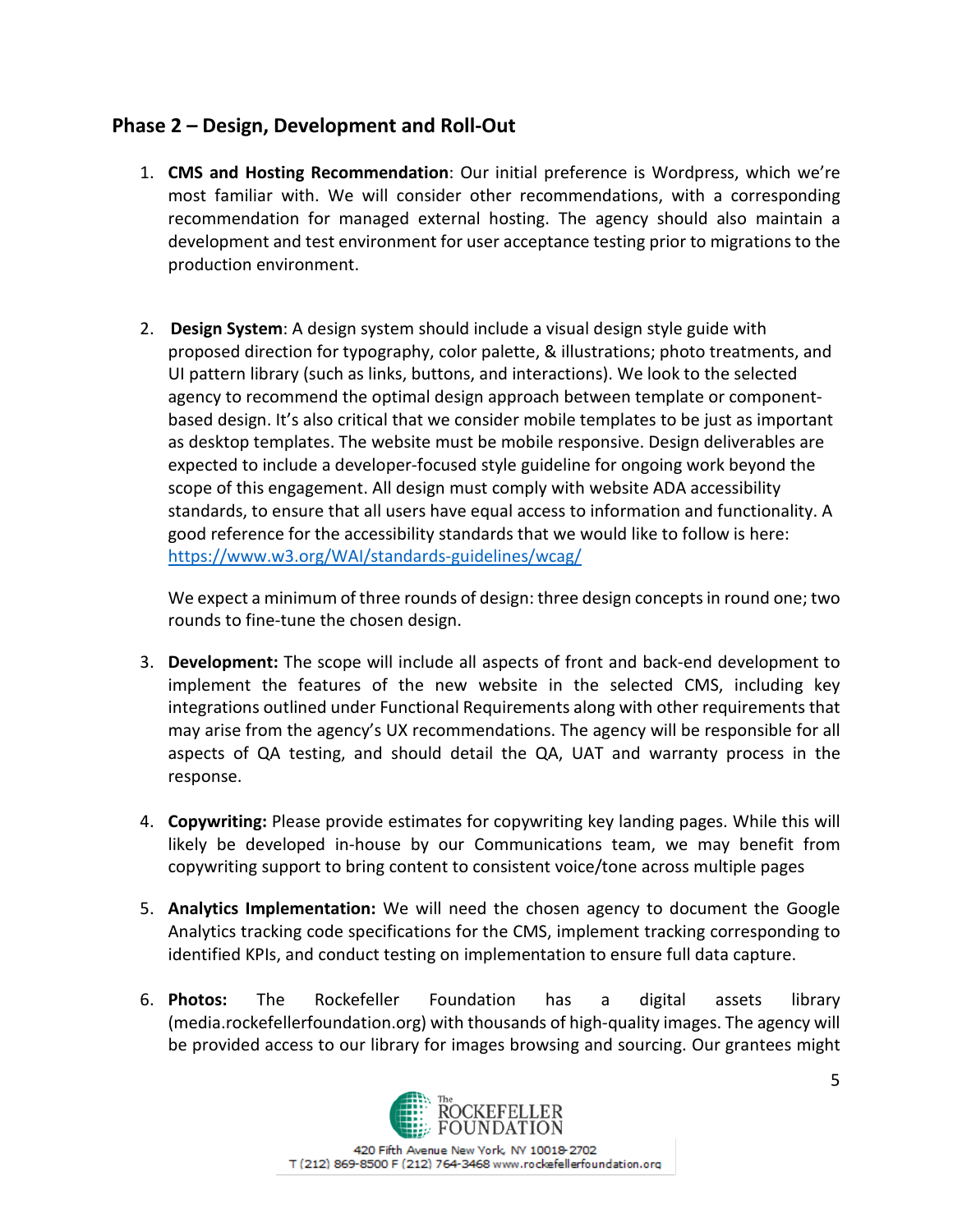also be a source of imagery, and The Foundation can help mediate access to their imagery where applicable. Where desired imagery does not exist from the first two sources, the agency would look into third party photo & video assets banks and propose imagery to be used.

- 7. **Documentation and Training:** The chosen agency will be responsible for documentation and training for CMS end users (editors) and for developers and technical administrators. The Foundation expects that there will be up to 03 regular CMS end users for each web property. The agency should propose a training program tailored to the needs of the organization, which should include practical documentation for both editors and administrators corresponding to the specific solutions that have been developed. We also expect content workshops to be in scope, teaching The Rockefeller Foundation staff how to create copy optimized for new templates and use best practices to write for the web.
- 8. **Deployment:** The chosen agency will be responsible for planning and managing the process to launch the website, which should be detailed in the response and inclusive of quality assurance, leveraging platforms such as Jira. The agency will also be responsible for resolving defects and ensuring uptime and performance for a minimum of 30 days following launch.
- **9. Ongoing Maintenance and Support -** It is our preference that the chosen agency would be responsible for ongoing support of the website and should propose a maintenance and support budget with defined Service Level Agreements.
- **10. Cyber-Security -** The chosen agency should submit a cyber-security outline including but not limited to: access controls, logging and alerting, a vulnerability assessment and general best practices.

# Proposal requirements + timeline

The proposal should address each of the topics outlined below.

- 1. Approach
	- a. A detailed description of how your agency will help the Foundation achieve the outlined goals (project summary).
	- b. A detailed description of the services to be provided including the planned methodology.
- 2. Cost
	- a. Total cost of this project, broken out by task/deliverable

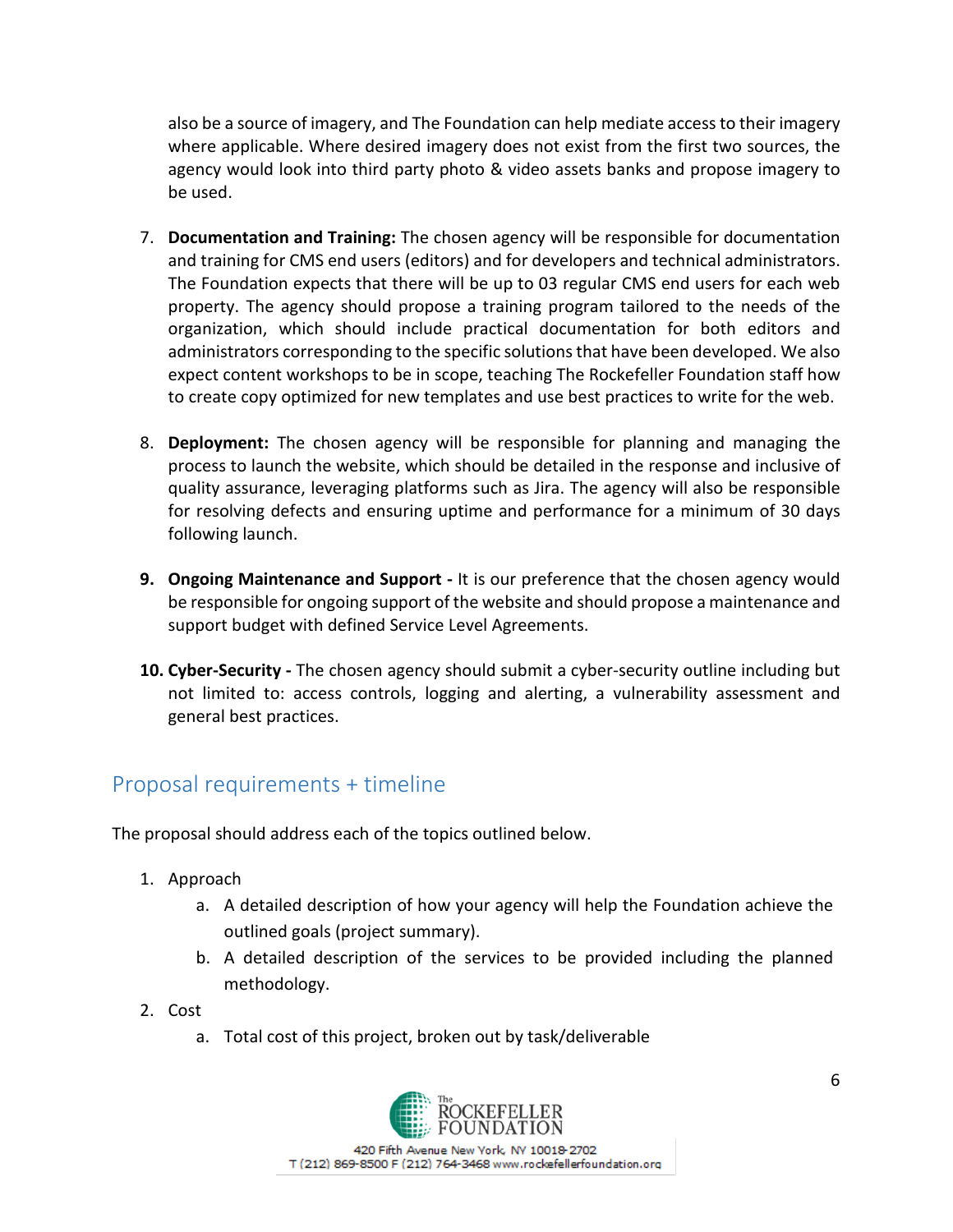- b. Total cost of pass-through expenses
- c. Your hourly rate, including whether this is a discounted rate for nonprofits
- d. Discussion of items we should budget for that you did not see in our project summary
- 3. Proposed Timeline
	- a. Detailed proposed timeline for this project (bearing in mind a full launch of PPI in October, and full launch of SPX in early November)
	- b. The amount of time each task/deliverable will take to complete
	- c. Your availability for starting this work
	- d. Discussion of the points of participation for the Foundation team and time allotted for each activity
- 4. Qualifications
	- a. Summary of the firm's organization history, number of full-time staff, location of headquarters, and location of staff included in the bid.
	- b. Staff that will be working on the project, including short bios and experience with nonprofit institutions. Please include the project manager that would be working on this engagement.
- 5. Case studies
	- a. Descriptions of three relevant projects, at least one of which was developed in the proposed CMS.
- 6. References
	- a. Three client references with phone and email information, including at least one from the case studies.

# RFP TIMELINE

### Estimated timeline

The timeline for the RFP process is as follows:

| RFP issued                    | June 8  |
|-------------------------------|---------|
| Agency questions due          | June 11 |
| Answers to questions provided | June 15 |
| Proposals due                 | June 22 |

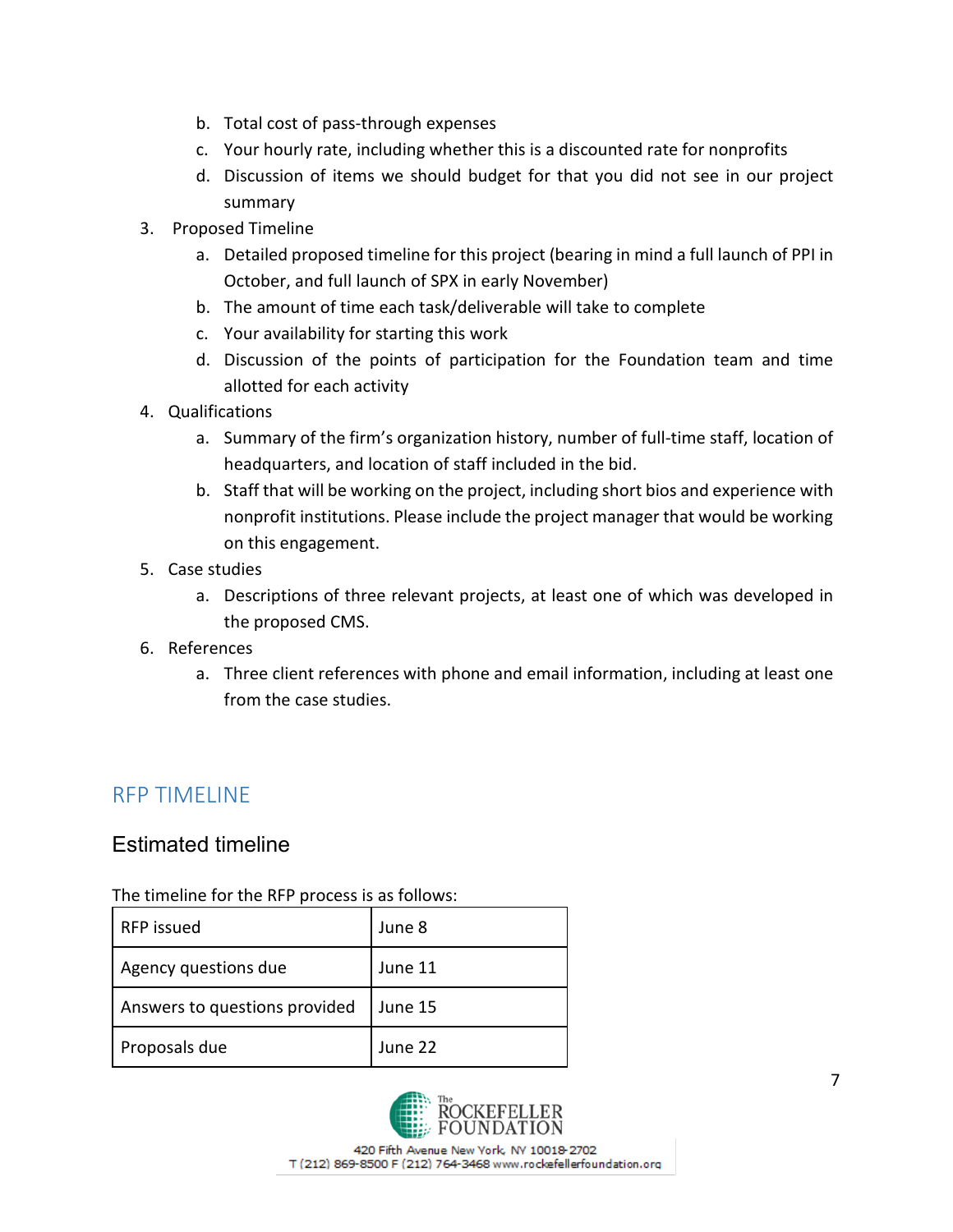| <b>Finalists notified</b>      | June 25    |
|--------------------------------|------------|
| <b>Finalists Presentations</b> | June 28-29 |
| Agency selected                | July 1     |

## **SUBMISSIONS**

Proposals must be submitted via email to the contact person and address below. Vendors must submit one copy by June 22 to:

Silvia Mansur, Managing Director, Digital Content, Engagement and Strategy RFP\_Webplatformppispx@rockfound.org

# TERMS AND CONDITIONS

### **Reservation of Rights**

The Rockefeller Foundation reserves the right to reject any or all proposals submitted if it is deemed to be in the best interest of The Rockefeller Foundation. The Rockefeller Foundation reserves the right to check the accuracy of all information and to request supporting documents. Respondents who provide inaccurate information can, at all times, be excluded from the RFP process.

### **Confidentiality**

The Foundation reserves the right to require any respondent to enter into a non-disclosure agreement.

#### **Costs and Ownership**

The RFP does not obligate the Foundation to pay for any costs of any kind that may be incurred by you or any third parties, in connection with your response. All responses and supporting documentation shall become the property of the Foundation, subject to claims of confidentiality and copyright in respect of the response and supporting documentation.

#### **Intellectual Property**

You should not use any intellectual property of the Foundation including, but not limited to, all logos, registered trademarks, or name of the Foundation, at any time without the prior written approval of the Foundation.